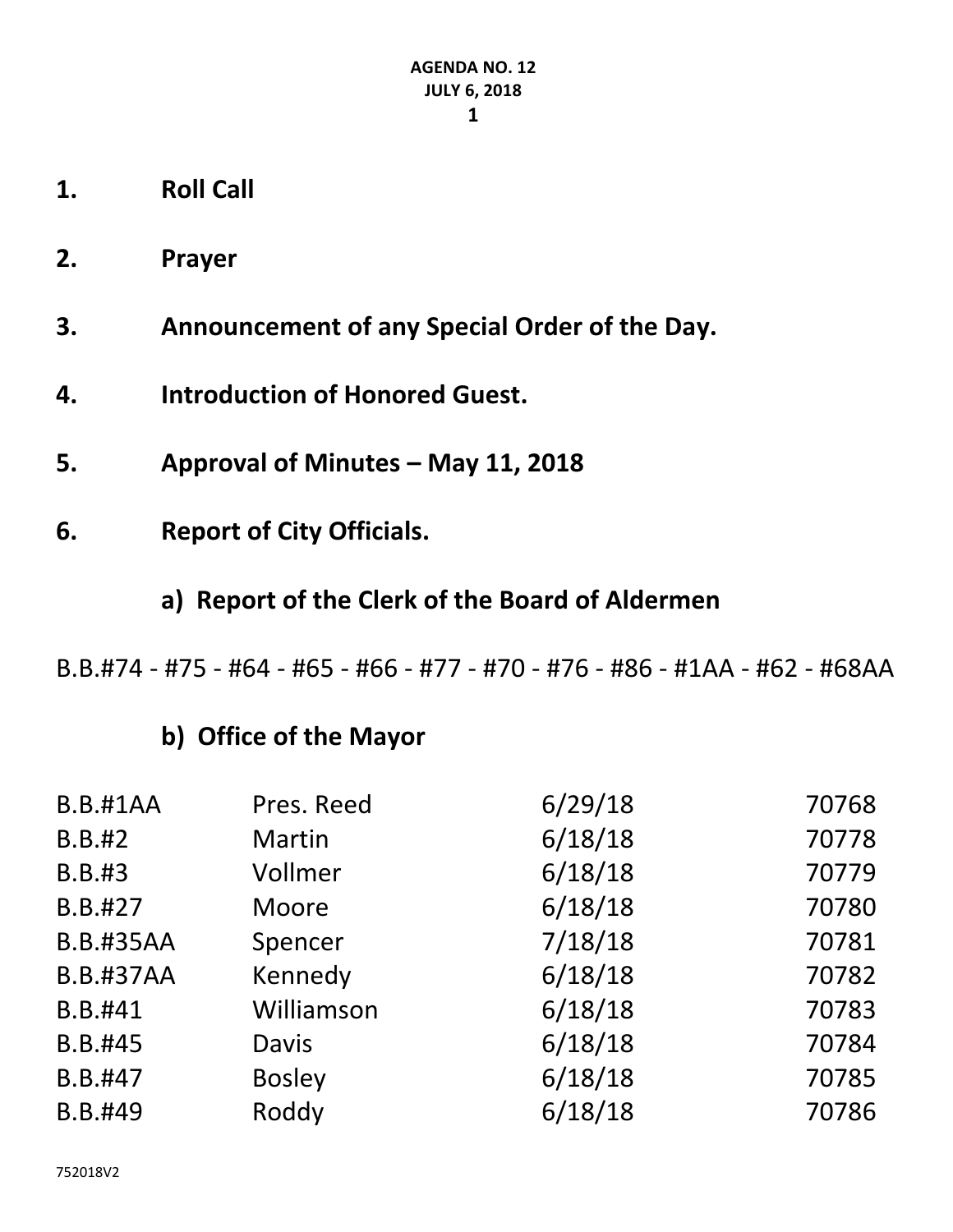#### **b) Office of the Mayor – (cont.)**

| <b>Bosley</b> | 7/18/18 | 70787 |
|---------------|---------|-------|
| Roddy         | 6/29/18 | 70788 |
| <b>Martin</b> | 6/29/18 | 70789 |
| Vaccaro       | 6/29/18 | 70790 |
| <b>Tyus</b>   | 6/29/18 | 70791 |
| Boyd          | 6/29/18 | 70792 |
| Williamson    | 6/29/18 | 70793 |
|               |         |       |

# **c) Office of the President**

none

## **7. Petitions and Communications.**

none

#### **8. Board Bills for Perfection – Informal Calendar.**

- PS B.B.#53CS Kennedy An Ordinance adopting the 2018 International Building Code with amendments, including Appendices E, F, G, H, I and J; repealing Ordinance 68610, Ordinance 68788, and Ordinance 69271; and containing a penalty clause, severability clause, savings clause, and emergency clause.
- PS B.B.#56CS Kennedy An Ordinance adopting the 2018 International Existing Building Code with amendments, including Appendices A, B, and C; repealing Ordinance 68790; and containing a penalty clause, severability clause, savings clause, and emergency clause.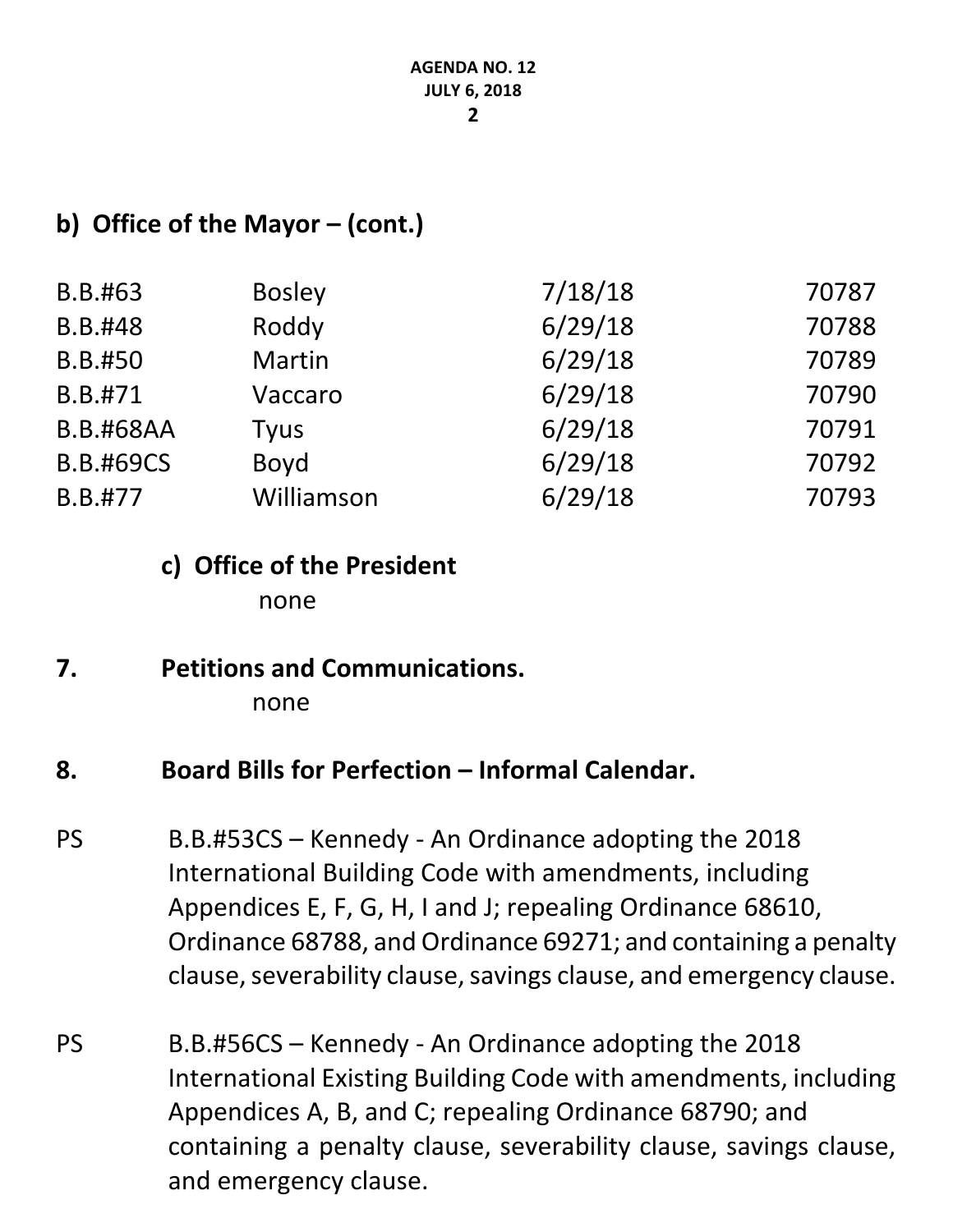### **8. Board Bills for Perfection – Informal Calendar – (cont.)**

SPS B.B.#57CS – Kennedy - An Ordinance adopting the 2018 International Property Maintenance Code with amendments; repealing Ordinance 68791; and containing a penalty clause, severability clause, savings clause, and emergency clause.

#### **9. Board Bills for Third Reading - Informal Calendar.**

LEG B.B.#21AA – Howard - An ordinance submitting to the qualified voters of the City, a proposal to revise Section 2 of Article VIII of the City Charter which requires City employees to reside within the boundaries of the City and thus allow said employees, except for City Agency and Department Directors appointed by the Mayor, to reside outside of the boundaries of the City, and; providing for an election to be held for voting on the proposed revision and the manner of voting thereat and; for the publication, certification, deposit, and recording of this ordinance; and containing an emergency clause.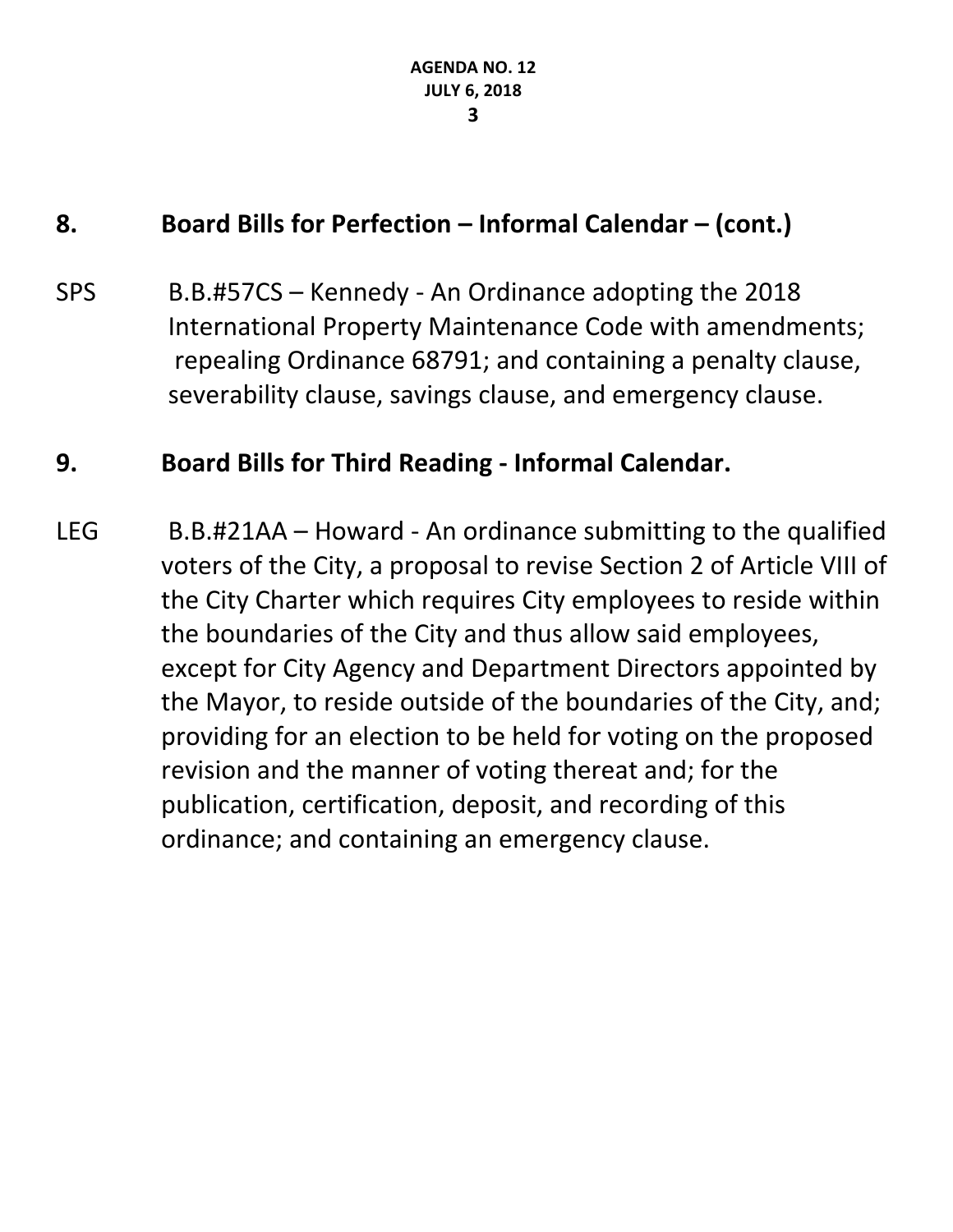### **9. Board Bills for Third Reading Informal Calendar – (cont.)**

- LEG B.B.#25AA Muhammad/Kennedy/Moore/Bosley An ordinance submitting to the qualified voters of the City a proposed amendment to the Charter to maintain the Board of Aldermen as body of twenty-eight Aldermen representing twenty-eight wards, and preventing its reduction beginning December 31, 2021, to a body of fourteen Aldermen representing fourteen wards as called for under Article I, Section 3 of the City Charter; providing for an election to be held for voting on the proposed amendment and the manner for the voting; and for the publication, certification, deposit, and recording of this ordinance; and containing an emergency clause.
- **10. Resolutions – Informal Calendar.** None
- **11. First Reading of Board Bills.**
- B.B.#94 Williamson An ordinance approving a Redevelopment Plan for the 1420-22 Union Blvd.
- B.B.#95 Kennedy An ordinance approving a Redevelopment Plan for the 4213 Maryland Ave.
- B.B.#96 Ingrassia An ordinance approving a Redevelopment Plan for 2200-2218 Washington Ave.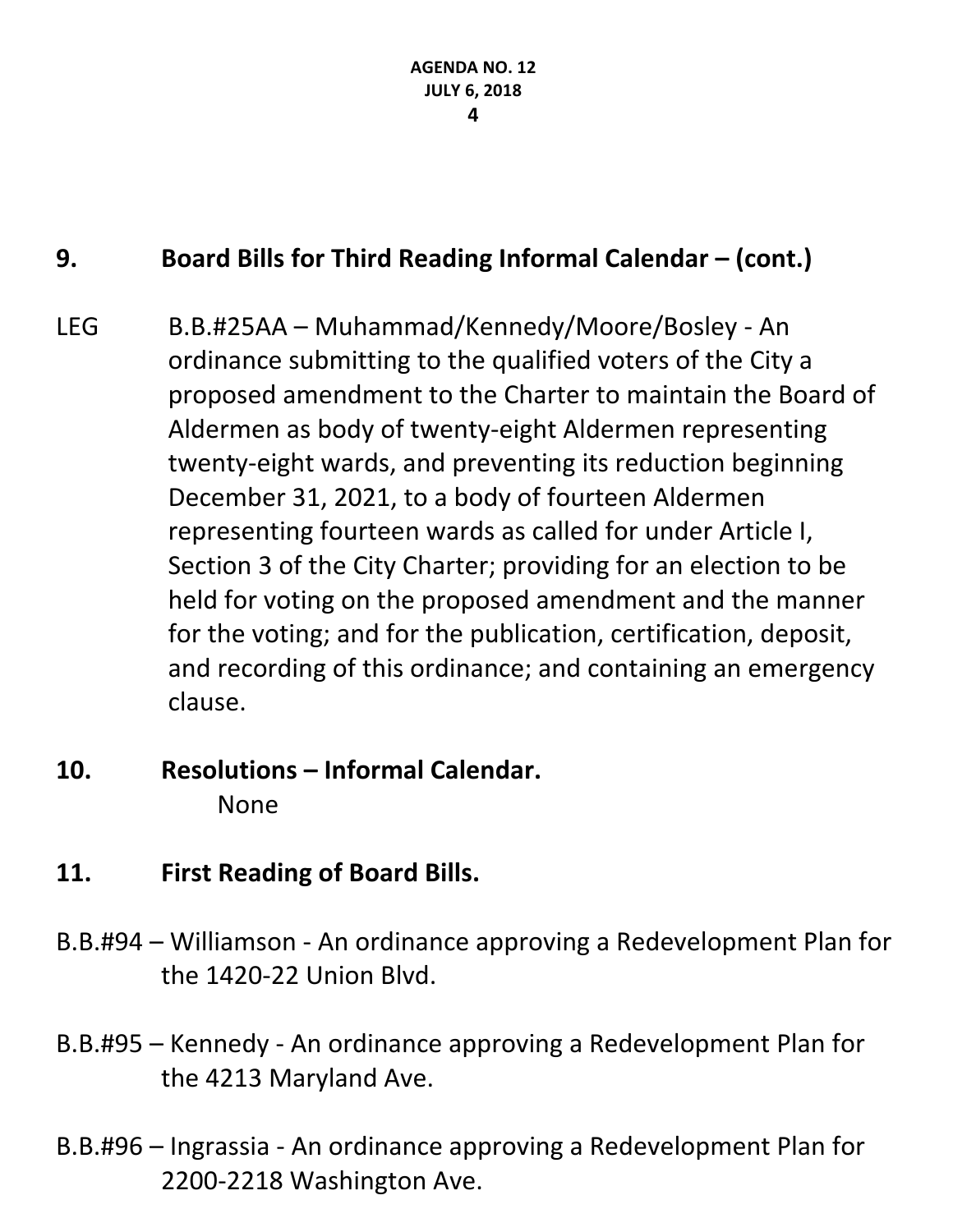### **11. First Reading of Board Bills – (cont.)**

- B.B.#97 Moore An ordinance approving a Redevelopment Plan for 4338, 4341 and 4345 Evans Ave. Area
- **12. Reference to Committee of Board Bills.**
- HUDZ B.B.#96
- NDC B.B.#94 #95 #97

### **13. Second Reading and Report of Standing Committees**

- HUDZ B.B.#67 Coatar An ordinance to terminate and dissolve the Orpheum Theater Community District pursuant to the Community Improvement District Act, Sections 67.1401 – 67.1575 of the Revised Statutes of Missouri.
- WM B.B.#90 Coatar An Ordinance Amending Ordinance Nos. 69146 and 69153; authorizing other related actions; 2 and containing a Severability Clause.
- **14. Report of Special Committees** none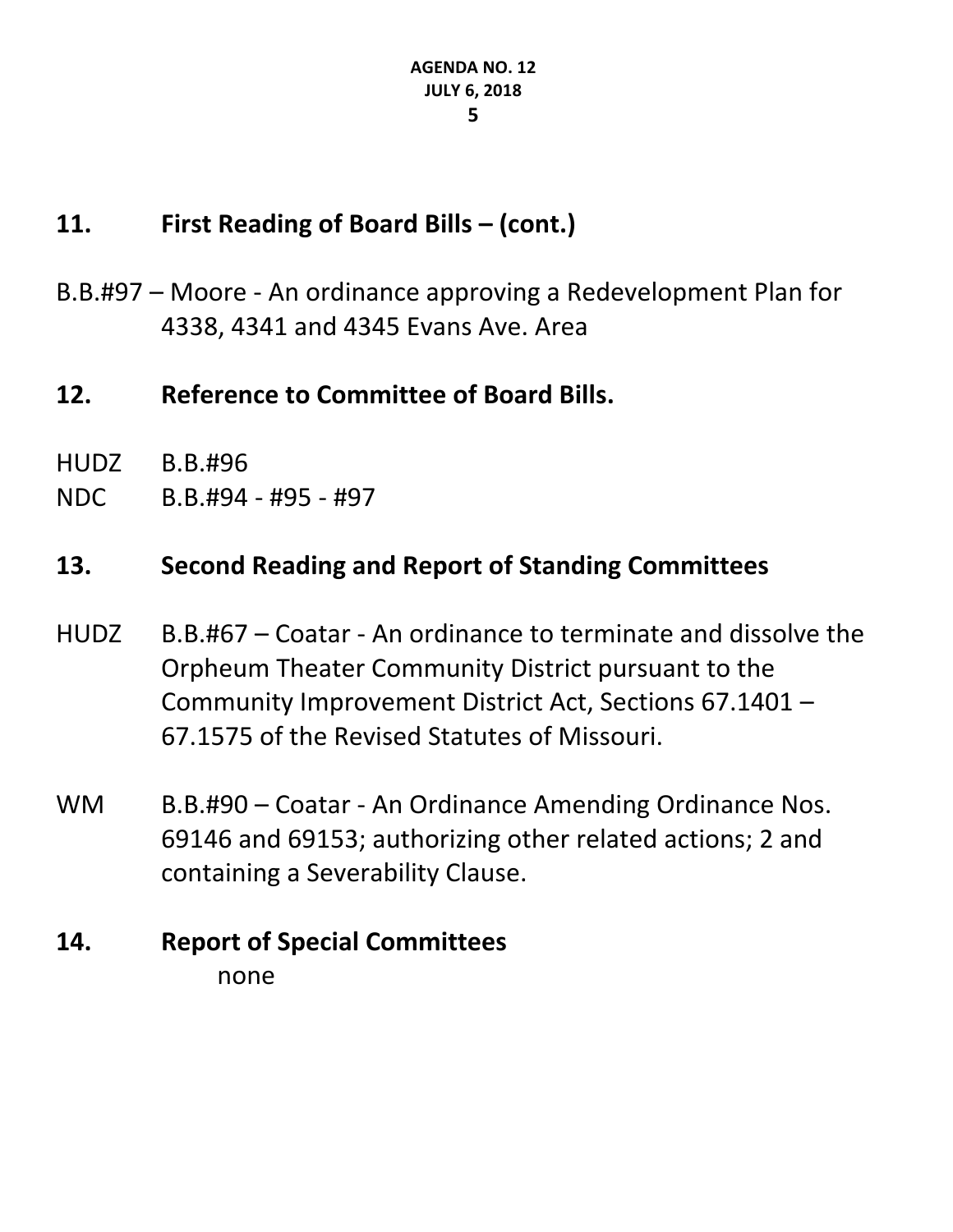### **15. Perfection Consent Calendar.**

- PS B.B.#54CSAA Kennedy An Ordinance adopting the 2018 International Residential Code for One and Two-family Dwellings with amendments, including Appendices E, F, G, H, J, K, M, R, S, and T; repealing Ordinance 68789; and containing a penalty clause, severability clause, savings clause, and emergency clause.
- PS B.B.#55CS Kennedy An ordinance adopting the 2018 International Fire Code with amendments, including Appendices B and C; repealing Ordinance 69600; and containing a penalty clause, severability clause, savings clause, and emergency clause.
- PS B.B.#58 Kennedy An ordinance adopting the 2018 International Energy Conservation Code with amendments; repealing Ordinance 68792; and containing a penalty clause, severability clause, savings clause, and emergency clause.
- PS B.B.#59 Kennedy An ordinance pertaining to the Mechanical Code of the City; repealing Ordinance 68639 and Ordinance 68847; adopting the 2018 International Mechanical Code with amendments, including Appendix A; and containing a penalty clause, severability clause, savings clause, and emergency clause.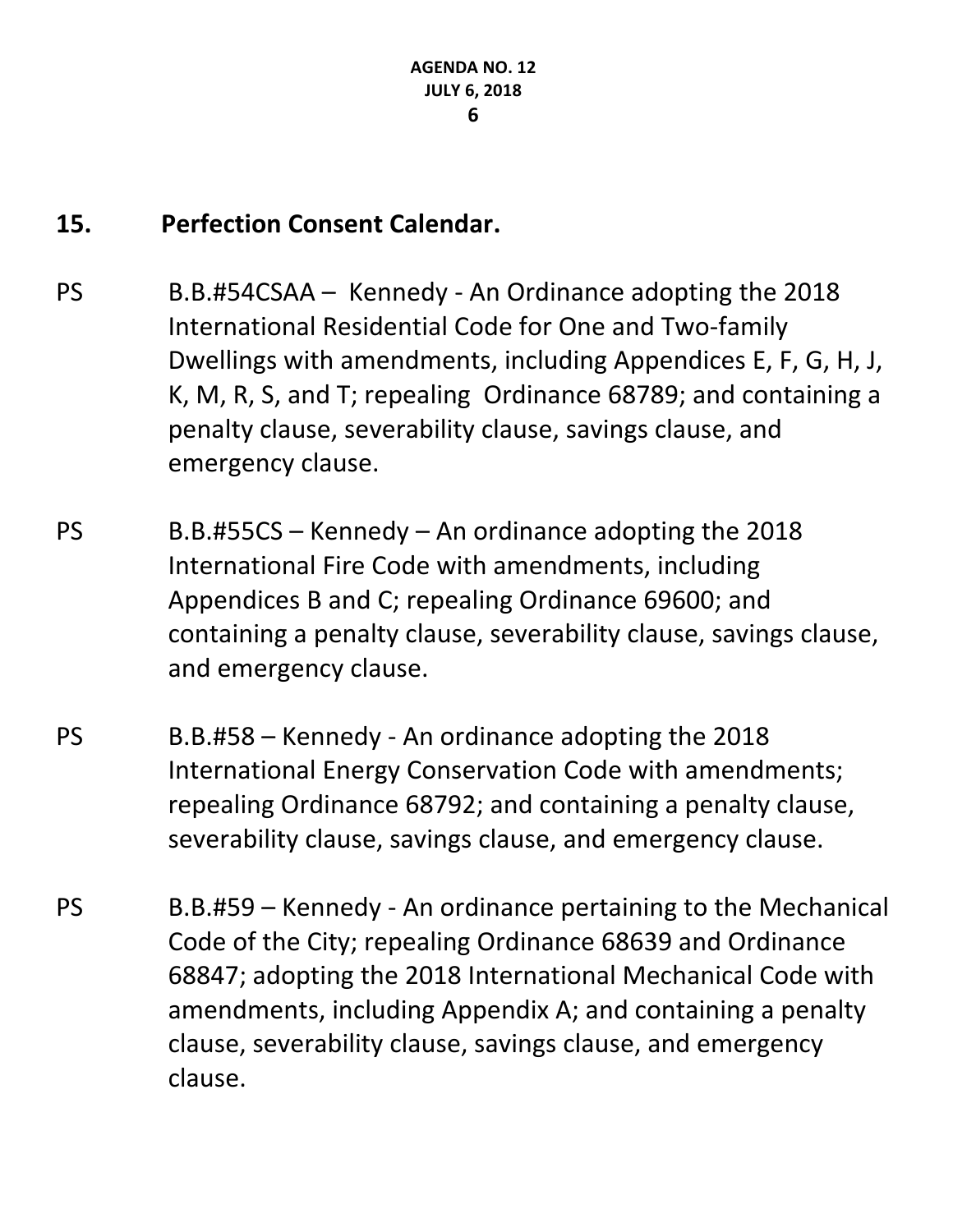### **15. Perfection Consent Calendar – (cont.)**

- $PS$  B.B.#60 Kennedy An ordinance adopting the 2018 International Fuel Gas Code with amendments; repealing Ordinance 68638; and containing a penalty clause, severability clause, savings clause, and emergency clause.
- PS B.B.#61 Kennedy An ordinance adopting the 2017 National Electrical Code with amendments; repealing Ordinance 68831; containing a penalty clause, severability clause, savings clause, and emergency clause.
- PS B.B.#91 Navarro/Williamson An ordinance approved and recommended by the Preservation Board and Planning Commission pertaining to the Skinker–DeBaliviere-Catlin Tract-Parkview Historic District; amending Ordinance #57688, repealing and replacing certain standards for the Skinker– DeBaliviere-Catlin Tract-Parkview Historic District.
- PARK B.B.#92 Navarro/Vollmer/Vacarro/Ingrassia/Guenther/ An ordinance adopted pursuant to Sections 70.210-70.325 of the Revised Statutes of Missouri; authorizing and directing the City, a constitutional charter city of the State of Missouri, by and through its Director of Parks, Recreation & Forestry, to execute and deliver an Intergovernmental Cooperation Agreement by and among the City and the Art Museum Subdistrict of the Metropolitan Zoological Park and the Museum District of the City, a political subdivision of the state of Missouri (the "Museum").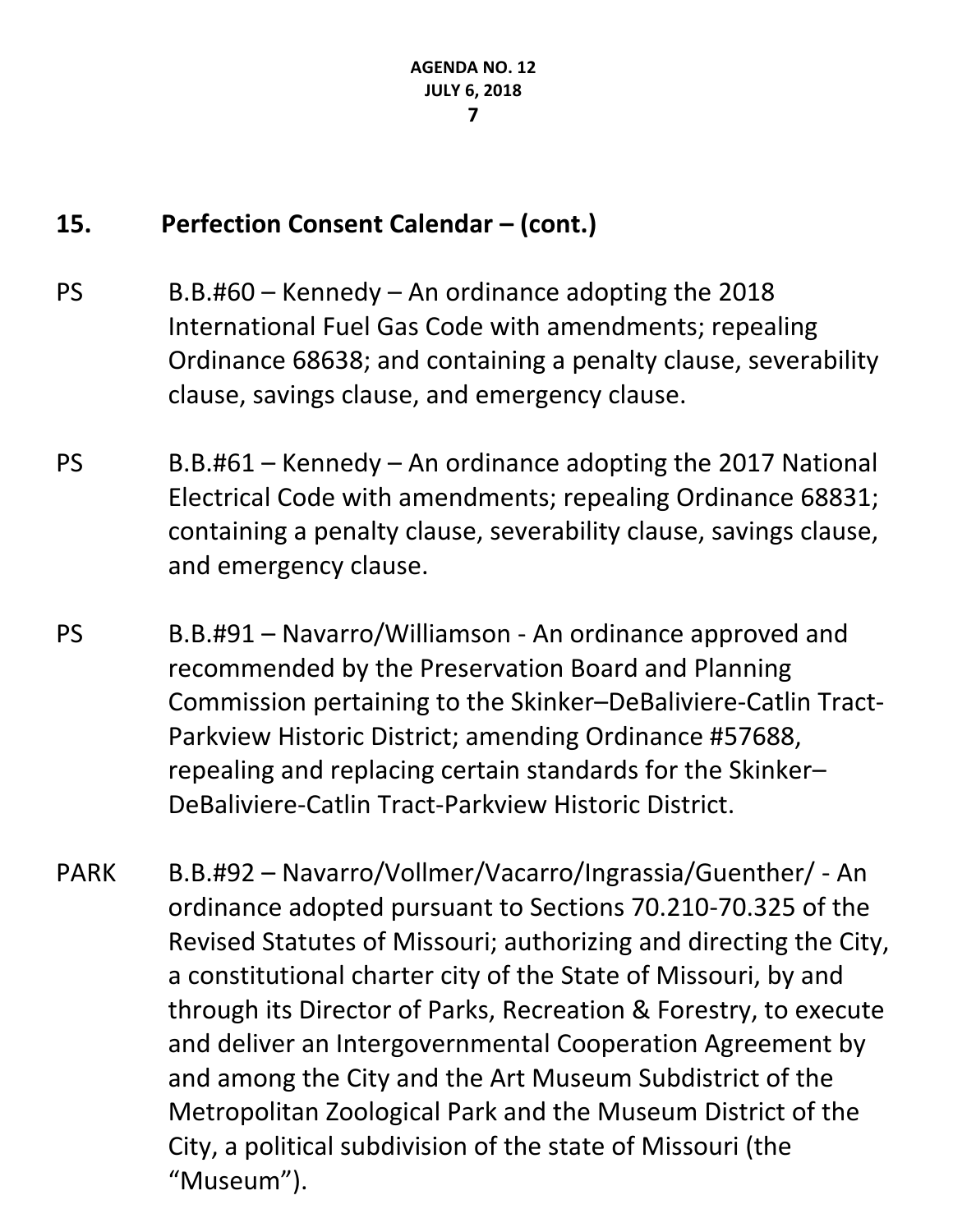### **15. Perfection Consent Calendar – (cont.)**

 $STR$  B.B.#87 – Murphy – An ordinance authorizing the honorary street name Robert Prager Way, to begin at the intersection of Morgan Ford Road and Bates Street and run west on Bates Street to the intersection of Bates Street and Gravois Avenue.

### **16. Board Bills for Perfection** None

### **17. Third Reading Consent Calendar**

- HUDZ B.B.#10 Coatar/Ingrassia An Ordinance pertaining to the Zoning Code requiring that certain uses that are regulated by a plat and petition process under the License Code and Building Code be made a conditional use, prohibited use, or use by right under the Zoning Code.
- PS B.B.#32CS Boyd An Ordinance concerning certain business license regulations set forth in Title 8, which require the completion of a plat and neighborhood consent petition prior to obtaining an occupancy permit; repealing Ordinances 56788, 57294, and 58645, pertaining to Arcades containing a severability clause; and an effective date clause.
- **18. Third Reading/Report of Engrossment and Final Passage** none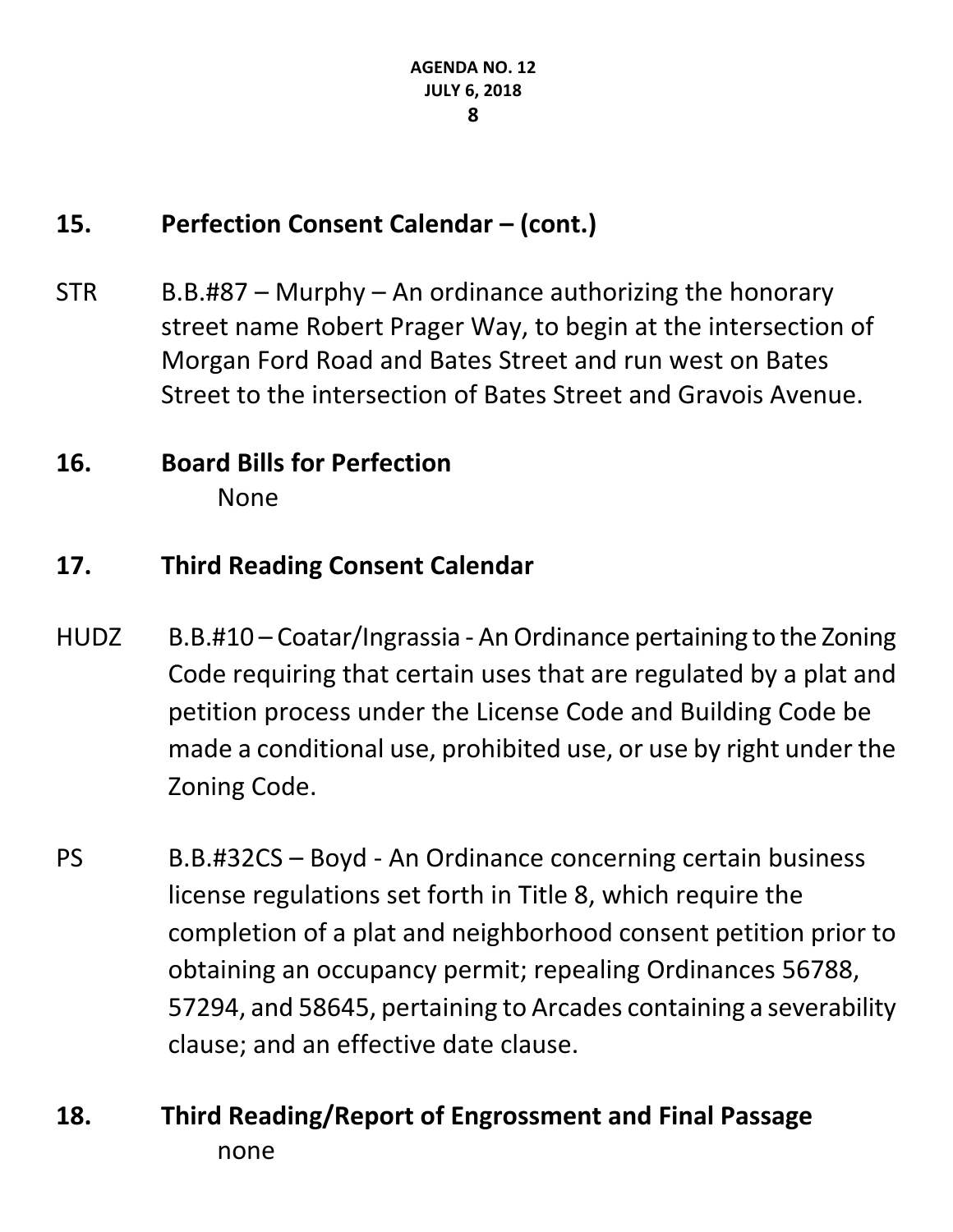## **19. Report of the Enrollment Committee.**

B.B.#32CS - #10

## **20. Courtesy Resolutions Consent Calendar**

Res.#80 – Williamson – The Board of Aldermen insist that President Donald J. Trump cease and desist from insulting and smearing American mothers, grandmothers, aunts and daughters; and ask that our communities, civic, political, religious and business organizations join us in demanding decency and respect for the dignity of all persons in our nation.

## **21. First Reading of Resolutions.**

Res.#79 – Vollmer – Enterprise Zone for Berra Specialty Contractors.

- **22. Second Reading Resolutions, Committee Reports & Adoptions.** none
- **23. Miscellaneous and Unfinished Business.** none

## **24. Announcements**

FOLLOWING THE FULL BOARD MEETING - THE BOARD OF ALDERMEN MEETING SHALL BE CLOSED TO THE PUBLIC UNDER THE PROVISIONS OF SEC. 610.021 (3) IN ORDER TO PERMIT THE MEMBERS OF THE COMMITTEE TO DISCUSS MATTERS RELATED TO THE HIRING, FIRING, DISCIPLINING OR PROMOTING OF EMPLOYEES OF THE BOARD OF ALDERMEN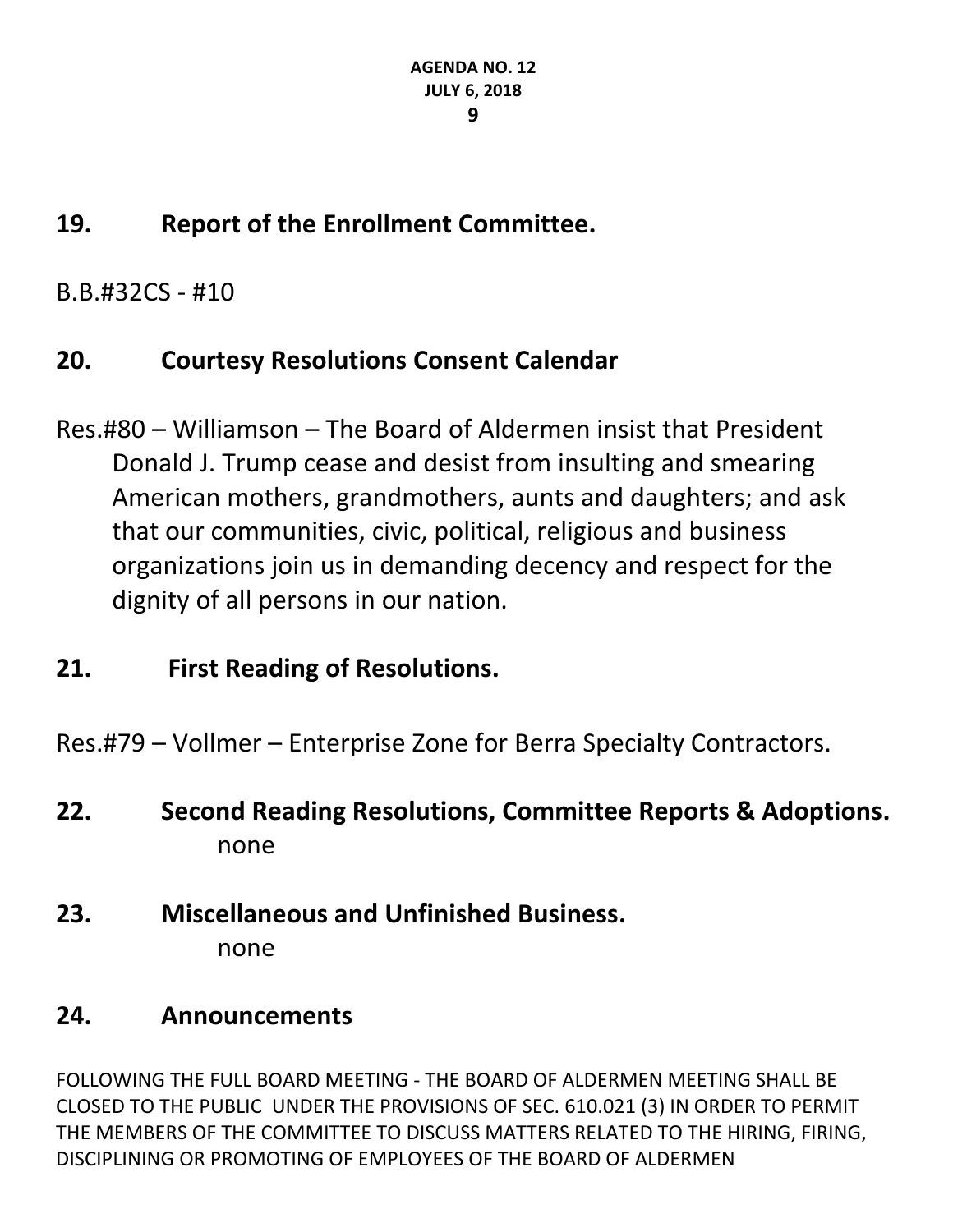**MONDAY JULY 9, 2018**

### **NO MEETINGS**

#### **TUESDAY JULY 10, 2018**

**NO MEETINGS**

#### **WEDNESDAY JULY 11, 2018**

#### **NO MEETINGS**

#### **THURSDAY JULY 12, 2018**

### **PUBLIC SAFETY MEETING – 10:00 A.M. – KENNEDY ROOM**

Interview the two Mayoral recommendations to the Citizens Overview Board.

#### **FRIDAY JULY 13, 2018**

### **FULL BOARD MEETING – 10:00 A.M. – CHAMBERS (LAST MEETING/SUMMER BREAK)**

- **25. Excused Aldermen**
- **26. Adjournment**